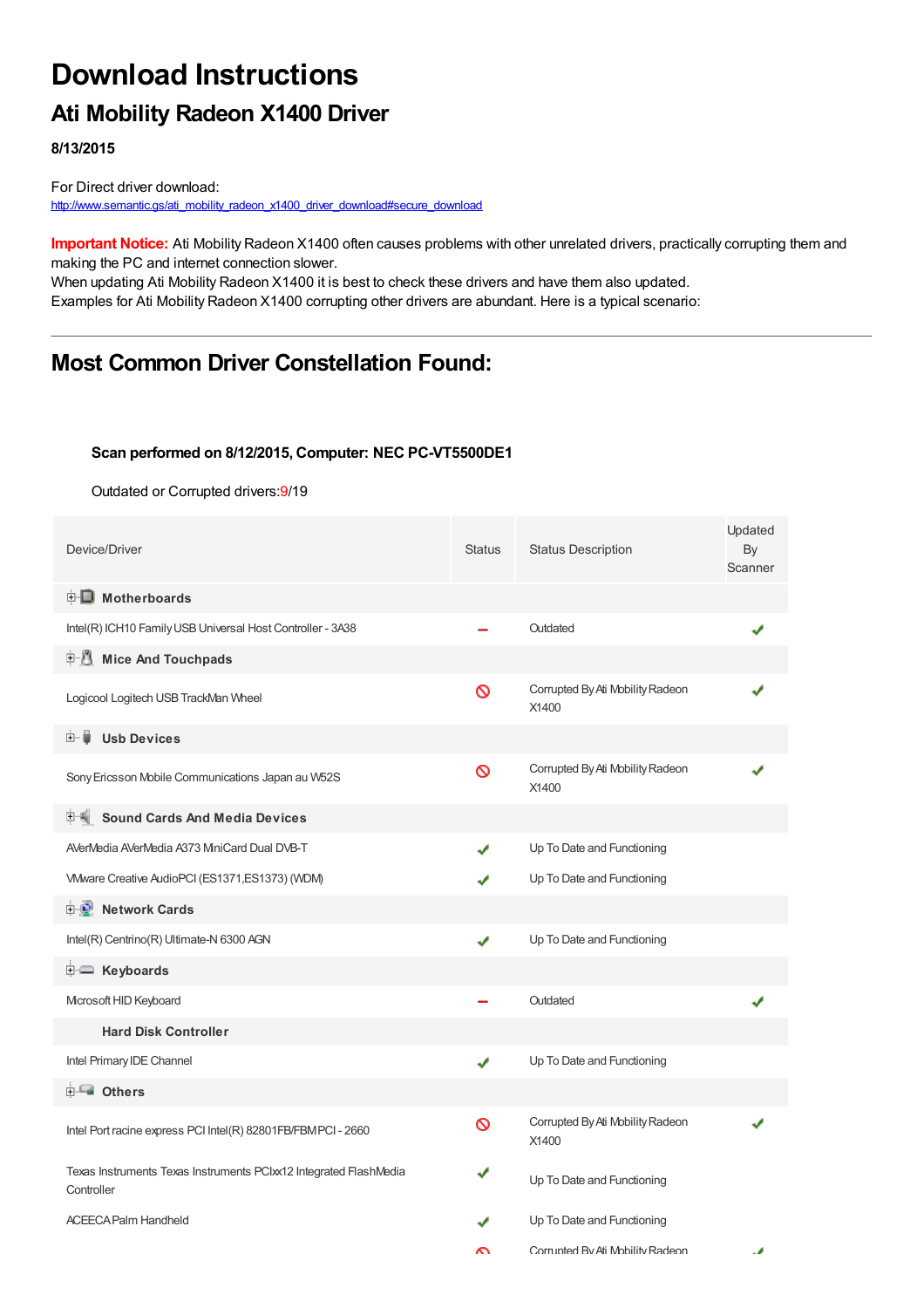| Nokia S60 Handset                             | $\check{}$ | UVITUPIOU DY / N IVIOUIIIIY I MUOUTI<br>X1400 |  |
|-----------------------------------------------|------------|-----------------------------------------------|--|
| Nokia Nokia USB Phone Parent                  | ✔          | Up To Date and Functioning                    |  |
| <b>E-LO</b> Cameras, Webcams And Scanners     |            |                                               |  |
| EPSON EPSON Stylus CX6400                     | ര          | Corrupted By Ati Mobility Radeon<br>X1400     |  |
| Video Cards                                   |            |                                               |  |
| ATI ATI Technologies, Inc. 3D RAGE PRO AGP 2X | ✔          | Up To Date and Functioning                    |  |
| <b>Devices</b> Input Devices                  |            |                                               |  |
| Logitech Logitech WingMan Digital Device      | ᠗          | Corrupted By Ati Mobility Radeon<br>X1400     |  |
| <b>E-TP</b> Port Devices                      |            |                                               |  |
| Microsoft Communications Port (COM1)          | ᠗          | Corrupted By Ati Mobility Radeon<br>X1400     |  |
| <b>E</b> Monitors                             |            |                                               |  |
| Sony Digital Flat Panel (1024x768)            | ✔          | Up To Date and Functioning                    |  |
| <b>E-5</b> Mobile Phones And Portable Devices |            |                                               |  |
| <b>Acer NOKIA</b>                             | ✔          | Up To Date and Functioning                    |  |

# **Ati Mobility Radeon X1400 Driver Models:**

| <b>Driver Model</b>                                | <b>Original</b><br><b>Upload Date</b> | Last<br><b>Modification</b> | <b>Driver File</b>                            | <b>File</b><br><b>Size</b> | <b>Most Compatible</b><br><b>Computer Model</b> | <b>Availabilty To</b><br><b>Scanner</b> |
|----------------------------------------------------|---------------------------------------|-----------------------------|-----------------------------------------------|----------------------------|-------------------------------------------------|-----------------------------------------|
| <b>Ati Mobility Radeon X1400</b><br>R30962         | 1/21/2015                             | 8/7/2015                    | ati mobility radeon x1400-<br>r30962.exe      |                            | 149kb Gateway E3048,                            | ✔                                       |
| Ati Mobility Radeon X1400 8/10/2014<br>31.1731.1   |                                       | 8/6/2015                    | ati mobility radeon x1400-<br>31.1731.1.exe   | 39kb                       | Panasonic CF-52ELNFQAM                          | √                                       |
| Ati Mobility Radeon X1400 8/27/2014<br>61.171.11.1 |                                       | 8/7/2015                    | ati mobility radeon x1400-<br>61.171.11.1.exe |                            | 71kb HPRK570AAR-ABA m7760,                      | ✔                                       |
| Ati Mobility Radeon X1400 1/26/2015<br>2.1002.18   |                                       | 8/5/2015                    | ati mobility radeon x1400-<br>2.1002.18.exe   | 50kb                       | Fujitsu FMVXDXF74,                              | √                                       |
| Ati Mobility Radeon X1400 12/13/2014<br>63668      |                                       | 8/3/2015                    | ati mobility radeon x1400-<br>63668.exe       | 54kb                       | Fujitsu FMVA56JWKS,                             | ✔                                       |
| Ati Mobility Radeon X1400 11/23/2014<br>V81.1060   |                                       | 8/4/2015                    | ati mobility radeon x1400-<br>v81.1060.exe    | 22kb                       | HPPAV NB DV9575EO GALAXY 1<br>0                 | ✔                                       |
| Ati Mobility Radeon X1400 1/11/2015<br>80002.1     |                                       | 8/5/2015                    | ati mobility radeon x1400-<br>80002.1.exe     | 36kb                       | Supermicro X7DVL-3,                             | ✔                                       |
| Ati Mobility Radeon X1400 11/25/2014<br>A71.1437   |                                       | 8/3/2015                    | zxirtg-a71.1437.exe                           | 29kb                       | <b>TCL N700,</b>                                | J                                       |
| Ati Mobility Radeon X1400 8/18/2014<br>M80980      |                                       | 8/4/2015                    | ati mobility radeon x1400-<br>m80980.exe      |                            | 185kb HPEJ210AA-ABS m7270.se,                   | ✔                                       |
| Ati Mobility Radeon X1400 9/5/2014<br>22888        |                                       | 8/8/2015                    | nnwla-22888.exe                               |                            | 192kb MSI Cyberpow er Compute,                  | J                                       |
| Ati Mobility Radeon X1400 8/31/2014<br>73086       |                                       | 8/6/2015                    | ati mobility radeon x1400-<br>73086.exe       |                            | 158kb Sony VGN-SZ76GN B,                        | ✔                                       |
| Ati Mobility Radeon X1400 2/4/2015<br>61.1694      |                                       | 8/3/2015                    | ati mobility radeon x1400-<br>61.1694.exe     |                            | 188kb Sony VGN-AW190Y,                          | ✔                                       |
| Ati Mobility Radeon X1400 10/9/2014<br>822.12.18   |                                       | 8/4/2015                    | ati mobility radeon x1400-<br>822.12.18.exe   |                            | 187kb HPPresario C300,                          | ✔                                       |
| Ati Mobility Radeon X1400 1/21/2015<br>70634       |                                       | 8/6/2015                    | ati mobility radeon x1400-<br>70634.exe       |                            | 35kb Panasonic CF-W8GWEYZNT,                    |                                         |
| Ati Mobility Radeon X1400                          |                                       |                             | ati mobility radeon x1400-                    |                            |                                                 |                                         |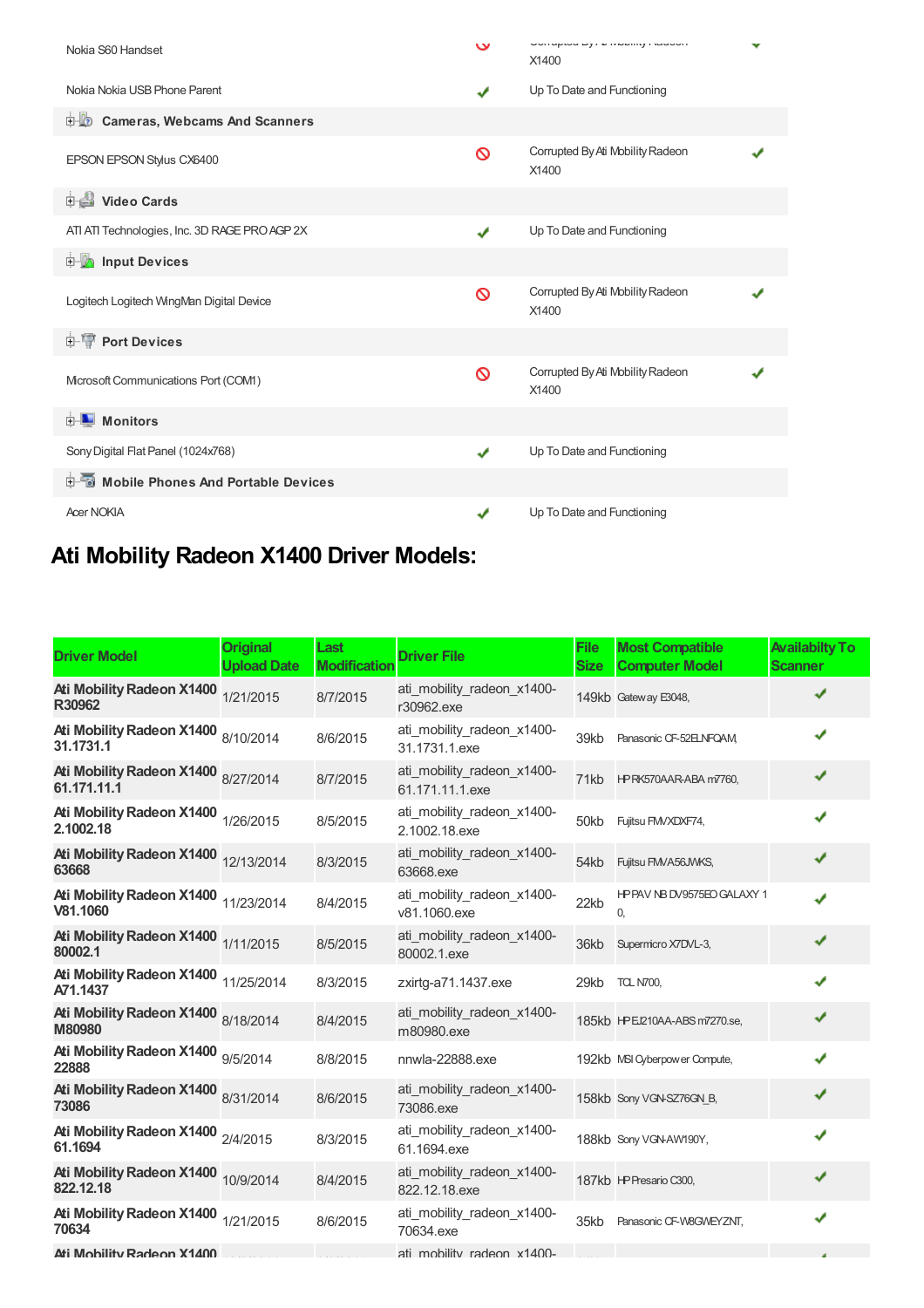| 12/3/2014<br>M431.12.18                             |           | 8/6/2015  | ๛๛๛๛๛๛๛๛๛๛๛๛๛<br>m431.12.18.exe               |       | 94kb Fujitsu FMVXN0X81,            |   |  |
|-----------------------------------------------------|-----------|-----------|-----------------------------------------------|-------|------------------------------------|---|--|
| Ati Mobility Radeon X1400 11/25/2014<br>2480        |           | 8/7/2015  | ati_mobility_radeon_x1400-<br>2480.exe        |       | 184kb KONTRON B649,                | ✔ |  |
| Ati Mobility Radeon X1400 12/29/2014<br>292.18      |           | 8/2/2015  | ati_mobility_radeon_x1400-<br>292.18.exe      |       | 200kb Fujitsu FMVF705BDR,          | ✔ |  |
| Ati Mobility Radeon X1400 9/2/2014<br>22334         |           | 8/8/2015  | ati_mobility_radeon_x1400-<br>22334.exe       |       | 149kb Sony VGN-TZ35FN,             | ✔ |  |
| Ati Mobility Radeon X1400 1/5/2015<br>80734         |           | 8/3/2015  | uphizxm-80734.exe                             | 98kb  | <b>HPSG3-335FR-m</b>               | ✔ |  |
| Ati Mobility Radeon X1400 2/3/2015<br>8302.14       |           | 8/5/2015  | ati_mobility_radeon_x1400-<br>8302.14.exe     | 120kb | MSW GmbH & Co. KG Intel<br>DP55WB. | ✔ |  |
| Ati Mobility Radeon X1400 1/15/2015<br>1.191.12.1   |           | 8/8/2015  | ati_mobility_radeon_x1400-<br>1.191.12.1.exe  | 38kb  | Sony VPOM126AA,                    | ✔ |  |
| Ati Mobility Radeon X1400 1/5/2015<br>80964         |           | 8/4/2015  | d-80964.exe                                   |       | 166kb Sony VGN-SR190P,             | ✔ |  |
| Ati Mobility Radeon X1400 12/2/2014<br>8342.19      |           | 8/5/2015  | ati_mobility_radeon_x1400-<br>8342.19.exe     |       | 140kb GETACP470,                   |   |  |
| Ati Mobility Radeon X1400 12/31/2014<br>401.11.12.1 |           | 8/2/2015  | ati_mobility_radeon_x1400-<br>401.11.12.1.exe |       | 164kb Sony PCG-FX602,              | ✔ |  |
| Ati Mobility Radeon X1400 9/29/2014<br>Z6071.12     |           | 8/8/2015  | qucdoha-z6071.12.exe                          |       | 195kb Panasonic CF-T5AC1DXS,       | ✔ |  |
| Ati Mobility Radeon X1400 8/2/2014<br>N41.1844      |           | 7/31/2015 | ati_mobility_radeon_x1400-<br>n41.1844.exe    |       | 143kb TEKNOSERVICE TTL TEKNOPRO.   | ✔ |  |
| Ati Mobility Radeon X1400 9/8/2014<br>61.1234       |           | 8/10/2015 | ati_mobility_radeon_x1400-<br>61.1234.exe     |       | 78kb NEC PC-MJ29MLZ2JCSF,          | ✔ |  |
| Ati Mobility Radeon X1400 10/5/2014<br>31.1330      |           | 8/6/2015  | qaajk-31.1330.exe                             | 37kb  | Acer Aspire 5940G,                 | ✔ |  |
| Ati Mobility Radeon X1400 9/19/2014<br>31.1304      |           | 8/4/2015  | ati_mobility_radeon_x1400-<br>31.1304.exe     | 89kb  | HPVT557AA-ABG 600-1150a,           | ✔ |  |
| Ati Mobility Radeon X1400 8/28/2014<br>61.11.122.1  |           | 8/7/2015  | ati_mobility_radeon_x1400-<br>61.11.122.1.exe | 55kb  | Toshiba Dynabook T553/37JWB,       | ✔ |  |
| Ati Mobility Radeon X1400 1/31/2015<br>V22092.1     |           | 8/5/2015  | ati_mobility_radeon_x1400-<br>v22092.1.exe    |       | 60kb Panasonic CF-W2EW6AXS,        | ✔ |  |
| Ati Mobility Radeon X1400 12/12/2014<br>1.10498     |           | 8/8/2015  | In-1.10498.exe                                | 149kb | Compaq GS367AA-AB4<br>SR5175CF,    | ✔ |  |
| Ati Mobility Radeon X1400 1/18/2015<br>81.1222.1    |           | 8/1/2015  | ati_mobility_radeon_x1400-<br>81.1222.1.exe   |       | 101kb Fujitsu Amilo M1439 Series,  |   |  |
| Ati Mobility Radeon X1400 2/5/2015<br>60306         |           | 8/3/2015  | ati_mobility_radeon_x1400-<br>60306.exe       |       | 153kb Grupo@Sitre NOMADA s1300,    |   |  |
| Ati Mobility Radeon X1400 10/31/2014<br>30381.1     |           | 8/3/2015  | ypx-30381.1.exe                               |       | 214kb HPPresario V5000,            |   |  |
| Ati Mobility Radeon X1400<br>V1.1782.1              | 11/2/2014 | 8/9/2015  | muo-v1.1782.1.exe                             |       | 169kb Sony VGN-AW190Y,             |   |  |
| Ati Mobility Radeon X1400 9/11/2014<br>2.13622.1    |           | 8/7/2015  | ati_mobility_radeon_x1400-<br>2.13622.1.exe   |       | 159kb Toshiba Dynabook CX/45AB,    |   |  |
| Ati Mobility Radeon X1400 11/14/2014<br>33407       |           | 8/7/2015  | ati_mobility_radeon_x1400-<br>33407.exe       |       | 115kb Lenovo 2756AF8,              | ✔ |  |

### **Typical Driver constellation for scanned computers:**

#### **Data derived from 1010 scans made on these 476 computers from 12/21/2014 to 7/31/2015:**

Toshiba SP600, LanixLANIXCORP 4130, Toshiba SATELLITE PRO C50-A-1M3, HP HP Pavilion zt3000, ASUS VX5, Sony 9906733-3100574, Compaq EL445AA-ABA SR1750NXNA651, Toshiba DynabookC7212CMHN, EMachines M5300 Series, MSIU4-7302, IBM1845BJ1, LGR470-K.AR40KN,HPRfrb h8-1100z, Fujitsu FMLRD7N24, HPVT557AA-ABG600-1150a, Sony VGN-SZ77TN\_C, Intel SBD2B014, HP Presario F500, Lanix LANIX CORP 4030, IBM8172KMG, Dedicated OEM-A4501-00, IBMIBMSystem X3100 M4 -[2582B2A, SonyVGN-TZ37LN\_R,HPED755AA-ABEw5180.es, Shuttle SD10,HPNC684AAR-ABAa6750y,HPAW012AAR-ABA p6280t, VOYAGEURPC Warranty06/23/2014, Fujitsu S6410C, WIPROWSG37555W7-0288, SonyVGN-UX1XN, SonyVPCEJ2S1R,Compaq DD376A-ABX6660. FI110, HPEJ210AA-ABSm7270.se, PanasonicCF-52JE202NW,HPFQ504AA-ABGa6550a, SonyVGN-AR390E, Acer Veriton 5800FX,HPVT626AA-AB1 HPE-170k, IBM 2662MQG,HPP8315A-ABZ451,HPDY149A-ABUt540.uk,NECPC-LL550RG1TB, Lenovo 6463WWF, SonyVGN-NS160D, SonyVGC-JS51B\_P,HPPresario C300, Sony VGN-TZ31XN\_B, IBM8307L9U, IBM8212MNA, IBM23741U9, ECS 945GTY-M, KOBIAN PI845GVM, Gigabyte EP45T-DS3, Gateway NS40T, NEC PC-LL750TG, HP HP Pavilion dv6-6c73ca, Toshiba Dynabook SS LX/190DK, ASUS ET2400IGTS-H61, HP NY584AA-AC4 600-1010b, HP HP Pavilion 11 x2 Notebook PC, HP P9921A-ABA 743c, SAMSUN200B4Z/S01TH,HPKX621AA-ABTa6553.is,HPHPCompaq 6530b, Lenovo 3000 N100 Notebook, SonyVPCEL15EN, Packard Bell EasyNote\_MX37-U-005, SonyVGN-FE52B\_H,HPHPCompaq nx6125,HPPS373AA-B14 t861.be, Acer Veriton M460/S460,NECPC-VJ24LLNVHT8B, Toshiba Equium L100, Fujitsu FMVNB16C, IBMSystem x3200 M3 -[732842G, ABook Z410, Toshiba Satellite C55-A5387, Toshiba DynaBook V7, LGRD510-L.ADV3E8,HPP6-2202el, Lenovo ThinkPad SL500, HP H8-1525eg, IBMSystem x3550 M3 -[7944PAA, Toshiba SATELLITE C855-1QG, LG T380-LARB1E, HP P8315A-ABZ 451, HP HP Pavilion P6654Y, HP KY660AA-ABJ p6170jp, Toshiba Satellite P20, Sony VPCF1290X, IBM8309K1G, IBM2672EU1, Fujitsu FMMFD70RC, Dell XPS A2020, Sony VGN-Z41XRD\_B, Compaq